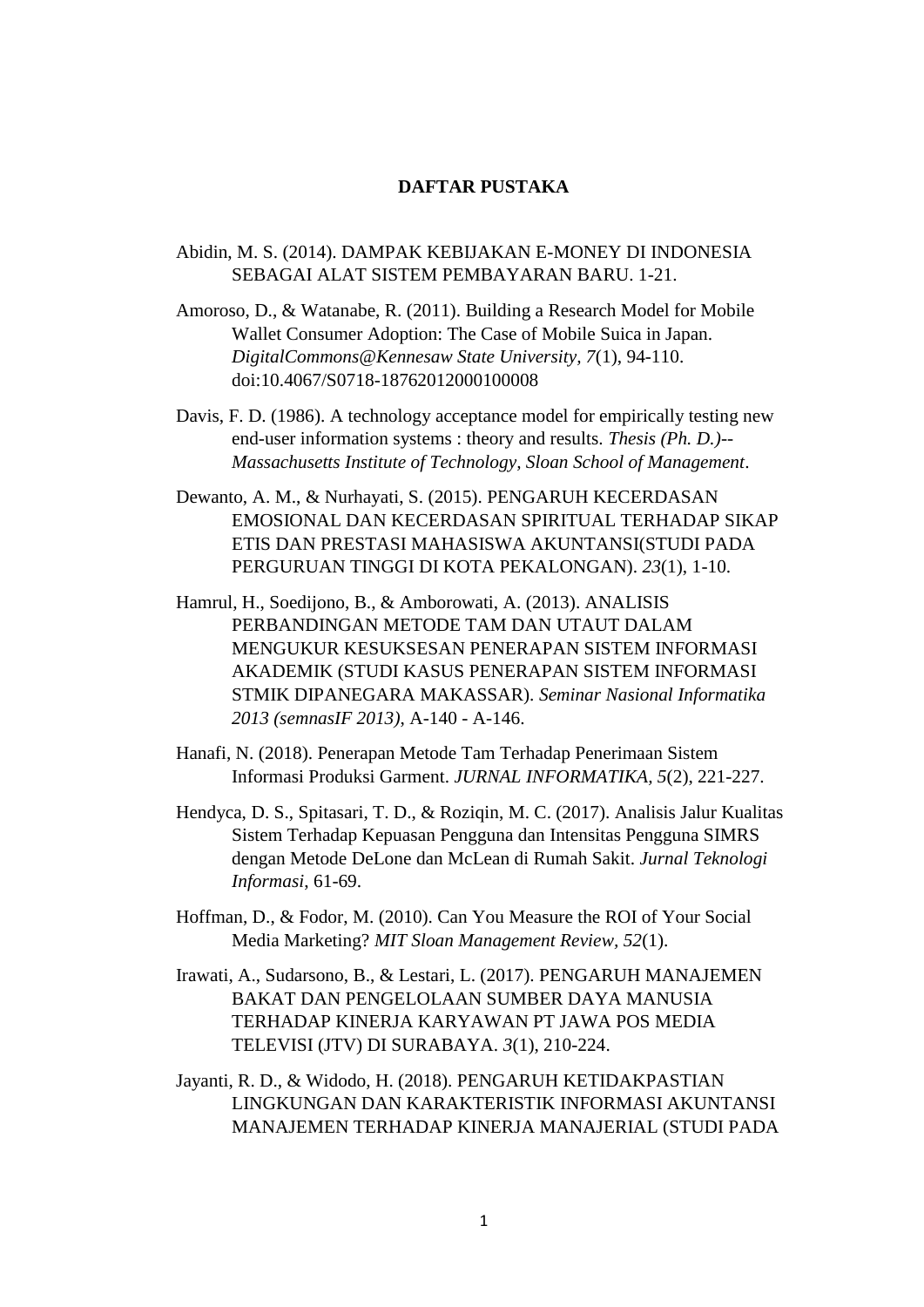PERUSAHAAN BUMN DI JAWA TIMUR). *Jurnal Bisnis Dan Manajemen, 2*(031).

Jogiyanto, H. (2007). *Sistem Informasi Keprilakukan .* Andi Publisher.

- Khasan, N., Soedijono, B., & Fatta, A. H. (2016). ANALISIS SISTEM INFORMASI MANAJEMEN PENDIDIKAN DALAM PERSPEKTIF HUMAN COMPUTER INTERACTION ( Studi Kasus Dinas Pendidikan Kabupaten Brebes ). *9*(2), 36-51.
- Lisa, B., & Ajzen, I. (1991). Predicting dishonest actions using the theory of planned behavior. *Journal of Research in Personality, 25*(3), 285-301.
- Mahir, P. (2015). Klasifikasi Bisnis E-Commerce di Indonesia. *Modus*, 163-174.
- Marini, & Sarwindah. (2017). Analisis Model Penerimaan Teknologi (Technology Acceptance Model) Aplikasi BPJS Online. *Jurnal Edukasi dan Penelitian Informatika (JEPIN), 3*(1), 16-21.
- Nugroho, R. S., Wanto, A. H., & Trisnawati. (2015). PENGARUH IMPLEMENTAS ISISTEM PENGADAAN SECARA ELEKTRONIK (E-PROCUREMENT) TERHADAP FRAUD PENGADAAN BARANG/JASA PEMERINTAH (Studi Pada Satuan Kerja Perangkat Daerah Kabupaten Magetan). *3*(1), 1905-1911.
- Nurfiyah, Mayangky, N. A., Hadianti, S., & Riana, D. (2019). ANALISIS TECHNOLOGY ACCEPTANCE MODEL PADA APLIKASI PLATFORM PERDAGANGAN ELEKTRONIK DI KALANGAN MAHASISWA. *JURNAL TEKNIK INFORMATIKA, 12*(1), 59-68.
- Nursalam. (2003). *Konsep dan Penerapan Metodologi Penelitian Ilmu Keperawatan Pedoman Skripsi, Tesis, dan Instrumen Penelitian Keperawatan.* Jakarta: Salemba Medika.
- Olsen, M., Hedman, J., & Vatrapu, R. (2011). e-wallet Prototypes. 223-236.
- Putra, R. A., Salisah, F. N., & Permana, I. (2016). PENENTUAN FAKTOR-FAKTOR PENERIMAAN PENGGUNA SISTEM RESERVASI ONLINE PT. XYZ MENGGUNAKAN TECHNOLOGY ACCEPTANCE MODEL. *Jurnal Ilmiah Rekayasa dan Manajemen Sistem Informasi, 4*(2), 179-182.
- Siregar, & Sofiyan. (2016). Statistika Deskriptif Untuk Penelitian : Dilengkapi Perhitungan Manual Dan Aplikasi SPSS. *17*.
- Sugiyono. (2010). *Memahami Penelitian Kualitatif.* Bandung: Alfabeta.
- Supriyati, W., & Cholil, M. (2017). APLIKASI TECHNOLOGY ACCEPTANCE MODEL PADA SISTEM INFORMASI MANAJEMEN RUMAH SAKIT. *Jurnal Bisnis & Manajemen, 17*(1), 81-102.